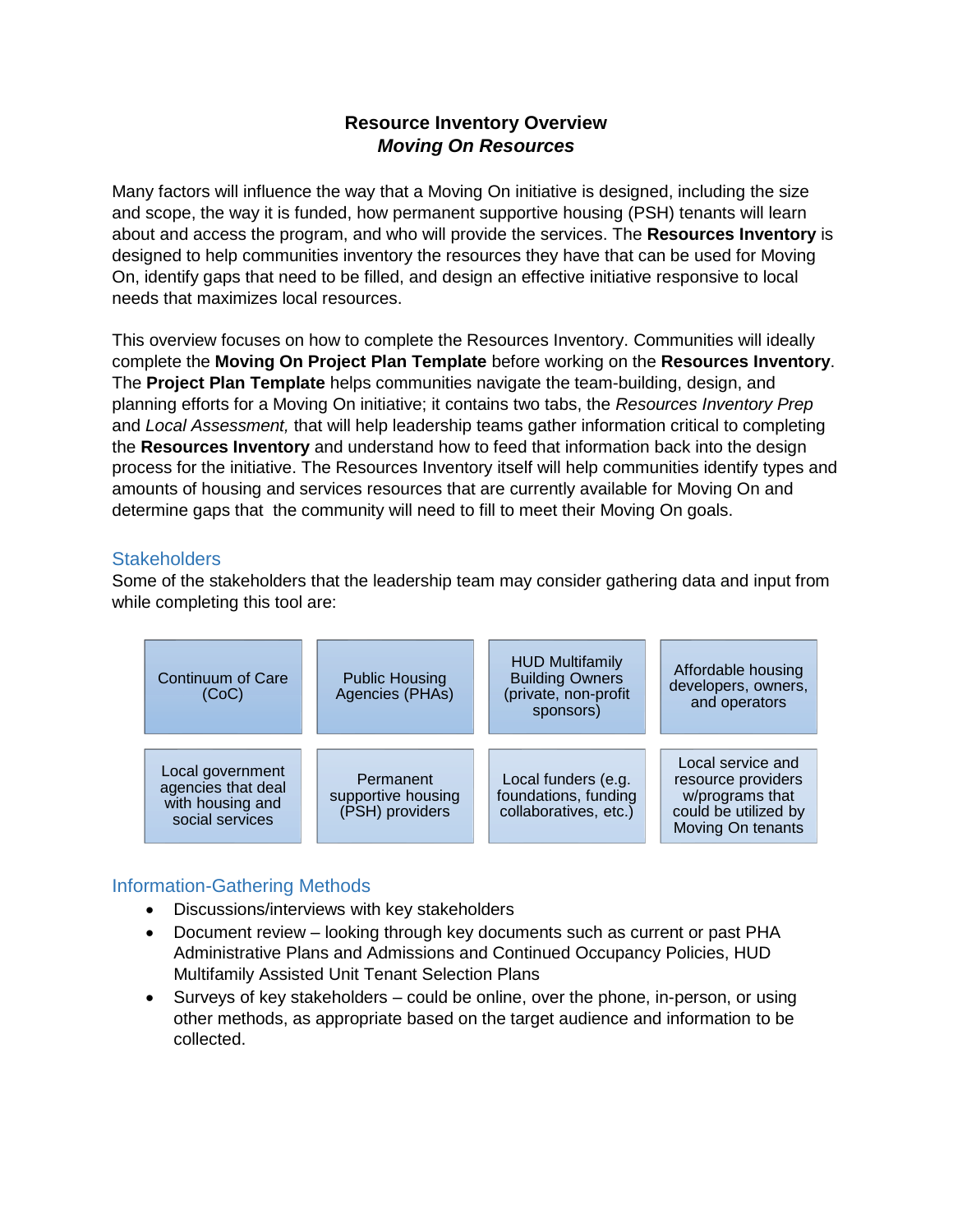## How to use the Resources Inventory Chart

There are two tabs that are a part of the Resources Inventory Chart: Housing Resources and Other Resources. Each tab has suggested resources that communities could use in a Moving On initiative, and space to add other resources. The chart allows you to mark if a resource is available and note the resource holder, number of units available under that resource, and steps that need to be taken to make the resource available for the Moving On initiative.

• **Housing Resources.** This chart allows communities to identify source(s) of affordable housing for Moving On tenants. Although many Moving On initiatives have used preferences for Housing Choice Vouchers as the sole source of affordable housing for Moving On, communities should explore all possible options available, and should consider blending options to create an initiative that maximizes opportunities for tenants to move on. An initiative that incorporates several options will be able to serve tenants in different situations; for example, a tenant with income too high for a public housing unit may be a fit for a Low Income Housing Tax Credit (LIHTC) affordable unit. Housing resources in the chart include:

| <b>HUD Housing</b><br>Choice Voucher<br>(HVC) preference                      | Common strategy used in successfully in many Moving On initiatives; provides<br>long-term rent support with payments based on income and options for<br>portability (moving to a different area). Can be used by tenants moving to new<br>homes or for scattered-site tenants 'transitioning in place' in their current unit.                                                                                                                                                                      |
|-------------------------------------------------------------------------------|----------------------------------------------------------------------------------------------------------------------------------------------------------------------------------------------------------------------------------------------------------------------------------------------------------------------------------------------------------------------------------------------------------------------------------------------------------------------------------------------------|
| <b>HUD Housing</b><br><b>Choice Project</b><br><b>Based Vouchers</b><br>(PBV) | Tenants residing in PBV units for more than one year have the right to move on<br>with continued assistance in the form of a tenant-based voucher (see 25 CFR<br>983.261); this can be a valuable option for helping clients move on and<br>reserving any vouchers set aside in a limited preference for non-PBV tenants.                                                                                                                                                                          |
| Preference for<br><b>Public Housing</b><br>Units                              | If there are vacancies and/or a high rate of turnover, the community may<br>consider filling units through a Moving On preference. This strategy may be<br>combined with others to maximize Moving On opportunities.                                                                                                                                                                                                                                                                               |
| Preference for<br><b>HUD Multifamily</b><br><b>Assisted Units</b>             | HUD Multifamily building includes (Supportive Housing for the elderly and<br>persons with disabilities Section 202 and 811 programs) owners can create<br>preferences/set asides for Moving On tenants in their Tenant Selection Plan.<br>Where there are existing homeless preferences, the leadership team can<br>advocate for them to be modified to include Moving On tenants.                                                                                                                 |
| Set-aside units in<br>other affordable<br>housing buildings                   | Affordable housing (such as Low-Income Housing Tax Credit Buildings) owners<br>and operators can create Moving On preferences for new or existing buildings.<br>This is a good option for tenants with income that falls within the eligibility<br>categories for the building, especially if they are income-ineligible for other<br>housing assistance. Partnerships with affordable buildings can also be used for<br>tenants with HCVs, who can apply their vouchers to units in the building. |
| <b>HUD RAD</b><br>conversion<br>projects                                      | Tenants who reside in a Rental Assistance Demonstration (RAD) conversion<br>Project-Based Rental Assistance (PBRA) unit for two years, or a Project-Based<br>Voucher conversion unit for one year, are eligible to move with continued<br>assistance in the form of a tenant-based voucher; this can be a valuable option<br>for helping clients move on and reserving any vouchers set aside in a limited<br>preference for non-RAD tenants.                                                      |
| Locally-funded<br>rental subsidy                                              | In communities with existing rental subsidy programs, or the funds to create<br>such programs, this option offers flexibility and full local control over eligibility,<br>program design, policies, and procedures.                                                                                                                                                                                                                                                                                |